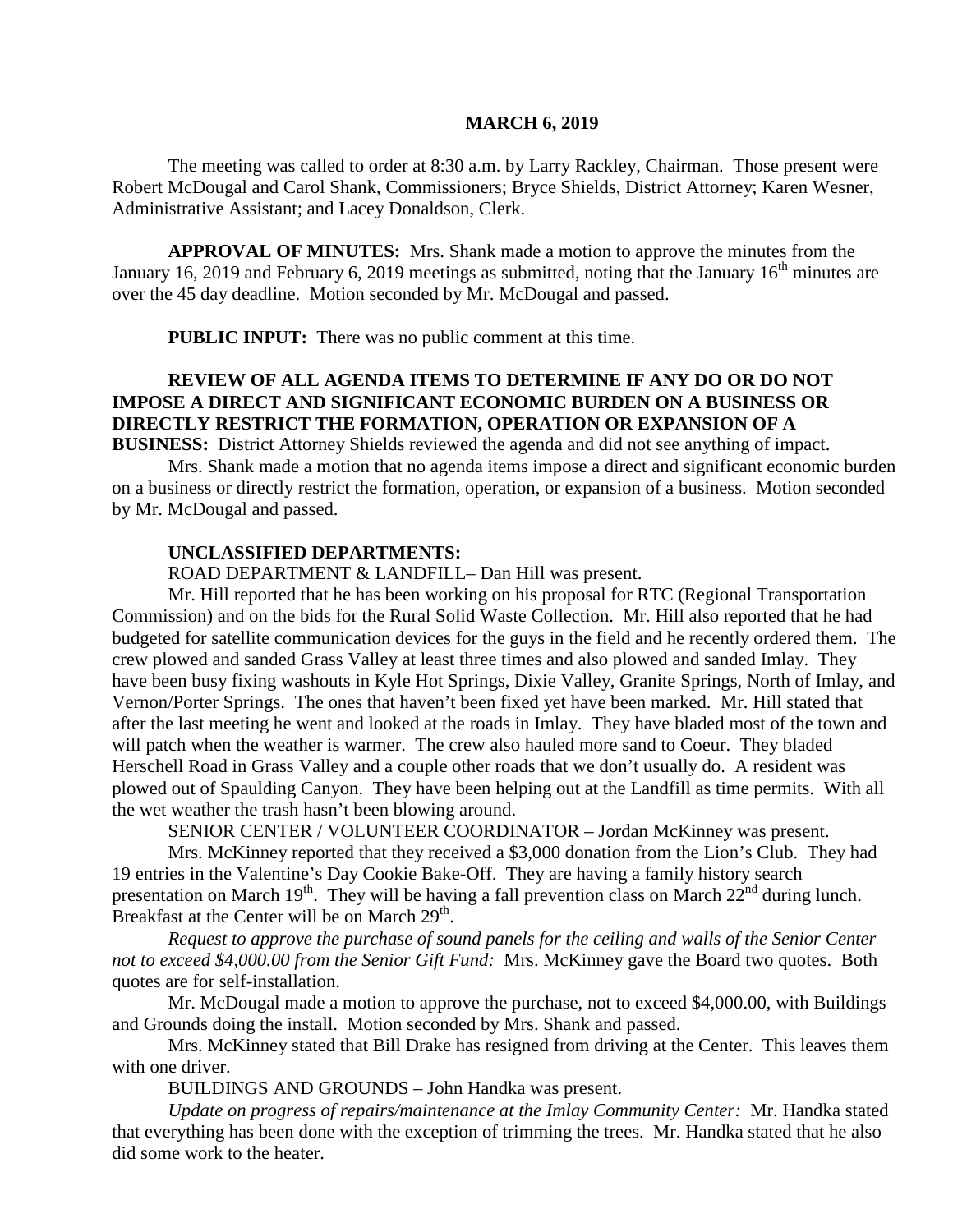Mr. Handka stated that they have been watching the water damage at the cemeteries, but with all the rain there isn't much they can do. They have almost replaced all the lights in various county buildings with LEDs. Mr. Handka also reported that he spoke with Michael Mancebo, the newest Recreation Board member, about future projects. Mr. Handka spoke about the remodel plans at the ball fields. Mr. Handka feels he can complete the bathroom remodel for under \$15,000.

Mrs. Shank spoke with Pat Irwin about the tires that were used for the Lover's Aloft Event. He would like the Board to reconsider allowing them to store the tires at McDougal Field. Mr. McDougal stated that he is reluctant to make the Complex a storage facility. The tires are only for their event and they should take care of them.

Mrs. Shank also stated that when the youth sports groups use the fields they don't clean-up their equipment when the season is over.

Mrs. Shank stated that she went out to the Airport to look at the new building and loader. She also stated that the helipad needs to be repainted. Mr. Handka will contact Trans Aero since this should be part of their regular maintenance.

*Lovelock Street Fever Car Club, Request to use the Courthouse Park June 1-2, 2019 with vendor setup and walk through with Buildings and Grounds on May 31st :* Ed Macedo was present on behalf of the Car Club.

Mr. Macedo stated that this will be their  $20<sup>th</sup>$  year.

Mrs. Shank made a motion to approve the request by the Lovelock Street Fever Car Club to use the Courthouse Park June 1-2, 2019 with vendor setup and walk through with Buildings and Grounds on May  $31<sup>st</sup>$ . Motion seconded by Mr. McDougal and passed.

COMMUNITY CENTER – Heidi Lusby-Angvick was present.

Mrs. Lusby-Angvick stated that the problem with the sound system is the speakers. She is having someone draw up a quote for time and materials and then we would have to purchase new speakers.

*Update and recommendation from interview panel; selection of Community Center Director and setting of salary:* Mrs. Wesner stated that they interviewed five applicants. The interview panel is recommending Dixie Mckay. If the Commission is in agreement she will have to be designated as parttime Community Center Director to be paid from that budget and part-time Ag Extension. Mrs. Shank was concerned about back-up if Mrs. McKay was absent. She also asked if anyone had spoken to Mr. Foster, Cooperative Extension Educator. Mr. Foster stated that he didn't have a problem as Mrs. McKay has already been helping with the Community Center. Josh McKinney, 4-H Coordinator, was asked if he would be willing to cover the Community Center when Mrs. McKay is gone. He felt that with enough notice and training it wouldn't be a problem.

The salary for the Community Center Director was discussed. Mrs. McKay is currently making \$18.09 with Cooperative Extension. It was noted that Mrs. Lusby-Angvick was making \$19.92 as the Director. Mrs. Shank recommended \$19.50.

Mrs. Shank made a motion to offer the position of Community Center Director to Dixie McKay at \$19.50 an hour effective March 4, 2019. Motion seconded by Mr. McDougal and passed.

Later in the morning Mrs. Wesner stated that she had spoken with Mrs. McKay and she will accept the position, but is requesting \$20.50 per hour.

Mr. McDougal made a motion to accept Mrs. McKay's counter-offer of \$20.50 per hour. Motion seconded by Mrs. Shank and passed.

ECONOMIC DEVELOPMENT – Heidi Lusby-Angvick was present.

Mrs. Lusby-Angvick spoke about the turmoil with Highway 95. She will be meeting with Assemblywoman Alexis Hansen tomorrow. They will be discussing Highway 95 and any other regional issues that may come up. Mrs. Lusby-Angvick is also working with WNDD (Western Nevada Development District) on the Comprehensive Economic Development Strategy. They are scheduled for a re-write this year and a workshop has been scheduled for June. Mrs. Lusby-Angvick also reported that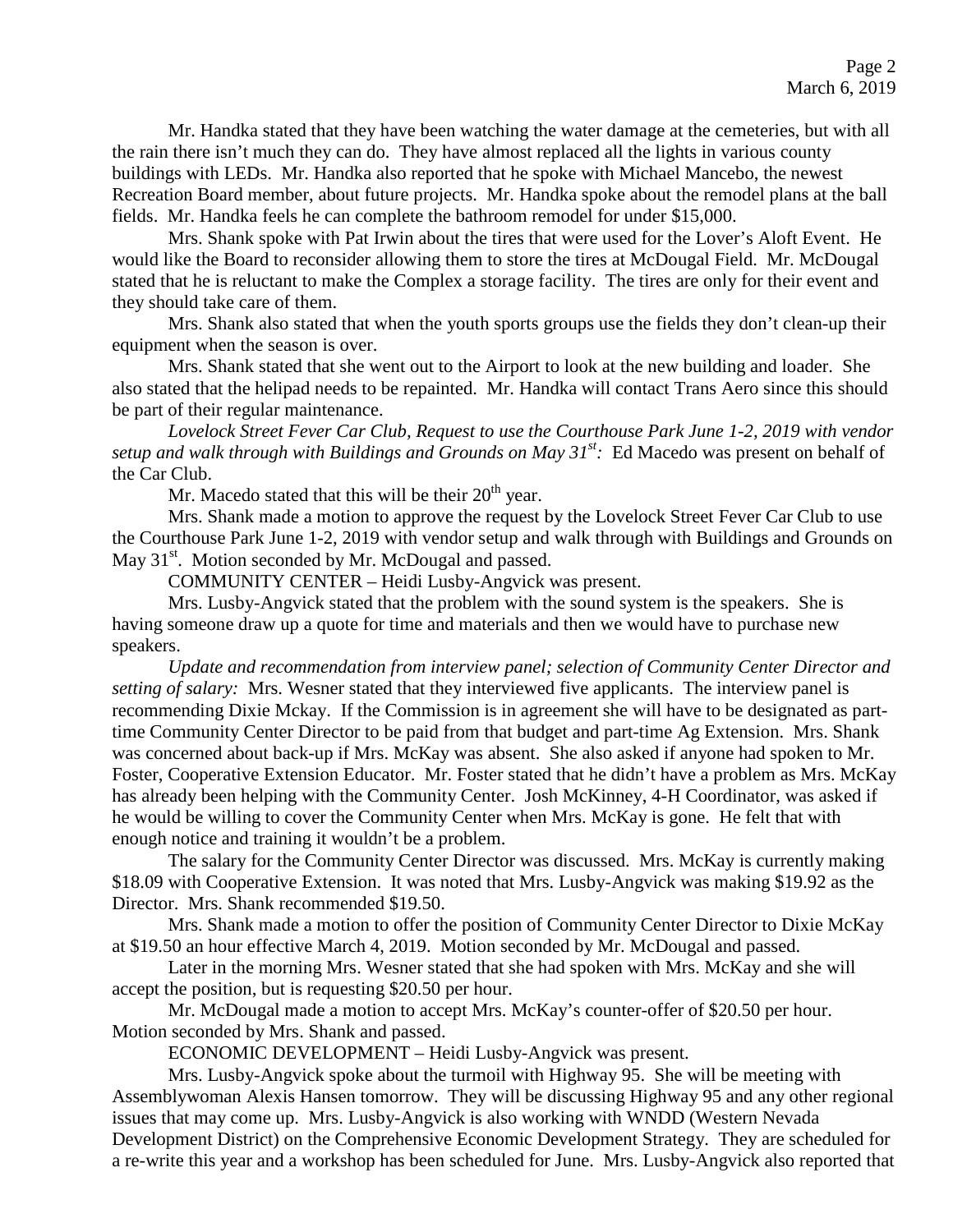they have made it to the next phase of the Brownsfield Grant. We should find out in mid-April if our application was successful.

Mrs. Lusby-Angvick also reported that she will be attending UNCE's (University of Nevada Cooperative Extension) hemp workshop on Friday. Mrs. Lusby-Angvick stated that she has been busy networking with Nevada Rural Housing, the Planning Department and the District Attorney's office. She reported that JOIN (Job Opportunities in Nevada) is coming back to the community. They will be here every second Wednesday of the month. Job Connect has appointed a new Veteran's coordinator, so they will also be coming back to town.

Mrs. Lusby-Angvick stated that the county brochures that Mrs. Shank has been distributing were created by a joint collaboration between Economic Development, the Recreation Board, the Chamber of Commerce, and the Lovelock Revitalization Committee.

Mrs. Lusby-Angvick informed the Board that this year's Rural Roundup will be held in Fallon April 10-12.

PERSHING COUNTY FIRE/AMBULANCE DEPARTMENTS –

*RYE PATCH FIRE:* Chief Staci Bristow and Tom Helms were present.

Mr. Helms reported that all their vehicles are back in service. The bay doors have been repaired. Mr. Helms stated that they still need batteries for their AEDs (Automated External Defibrillator), but he spoke with Chief Wilcox and they can order them and charge them to the Ambulance Department. Mr. Helms asked if there was an update on the radios. Mrs. Shank stated that they were applied for through a LEPC (Local Emergency Planning Committee) grant. Mr. Rackley stated that he hasn't heard anything new.

*Discussion regarding new brush truck and donated brush truck:* Mr. Helms stated that they don't want to use the truck they are getting from the BLM as a brush truck. They would like to make it a medical/rescue truck and hand down their current brush truck to Imlay. This would eliminate the need for a new engine, but they still need a brush truck. This will be discussed further at the budget workshops.

*Reallocate funds from 2019 budget not to exceed total budget amount for capital outlay items:*  Mr. Helms spoke with Mrs. Childs about reallocating their capital outlay budget to purchase extraction equipment. Mrs. Childs stated that due to the number of people on the department there will be a savings in salary expense. This would increase the capital outlay amount, but it would be covered by the savings in the other line items.

Mr. McDougal made a motion to approve the request to reallocate funds from the Rye Patch Fire's 2019 budget not to exceed the total budget amount to purchase extraction equipment. Motion seconded by Mrs. Shank and passed.

PUBLIC DEFENDER – Steve Cochran was present.

Mrs. Shank asked about a calendar year report that the office is responsible for. Mr. Cochran stated that in the past they had done a fiscal year report and he was unaware it was supposed to be calendar year. It has been taken care of.

COOPERATIVE EXTENSION – Steve Foster and Josh McKinney were present.

Mr. Foster reported that he taught a youth quality assurance class for the Grange and 4-H kids. A webinar was held on regenerative agriculture. Mr. Foster is still working on the Nutrient Management pre-exam. They received results back on 64 radon tests. Three quarters of those tested were over the amount considered high levels. There is an Industrial Hemp workshop this Friday. Approximately fifty people have signed up to attend. Mr. Foster will be holding a pesticide training on March 19<sup>th</sup>. The next webinar will also be on March  $19<sup>th</sup>$  and it is Pest and Weed Management Strategies for Transitioning Producers to Organic.

Mr. McDougal stated that a Grange is being setup in Grass Valley and wondered if Mr. Foster is involved. Mr. Foster stated that UNCE isn't involved with the Granges other than giving presentations.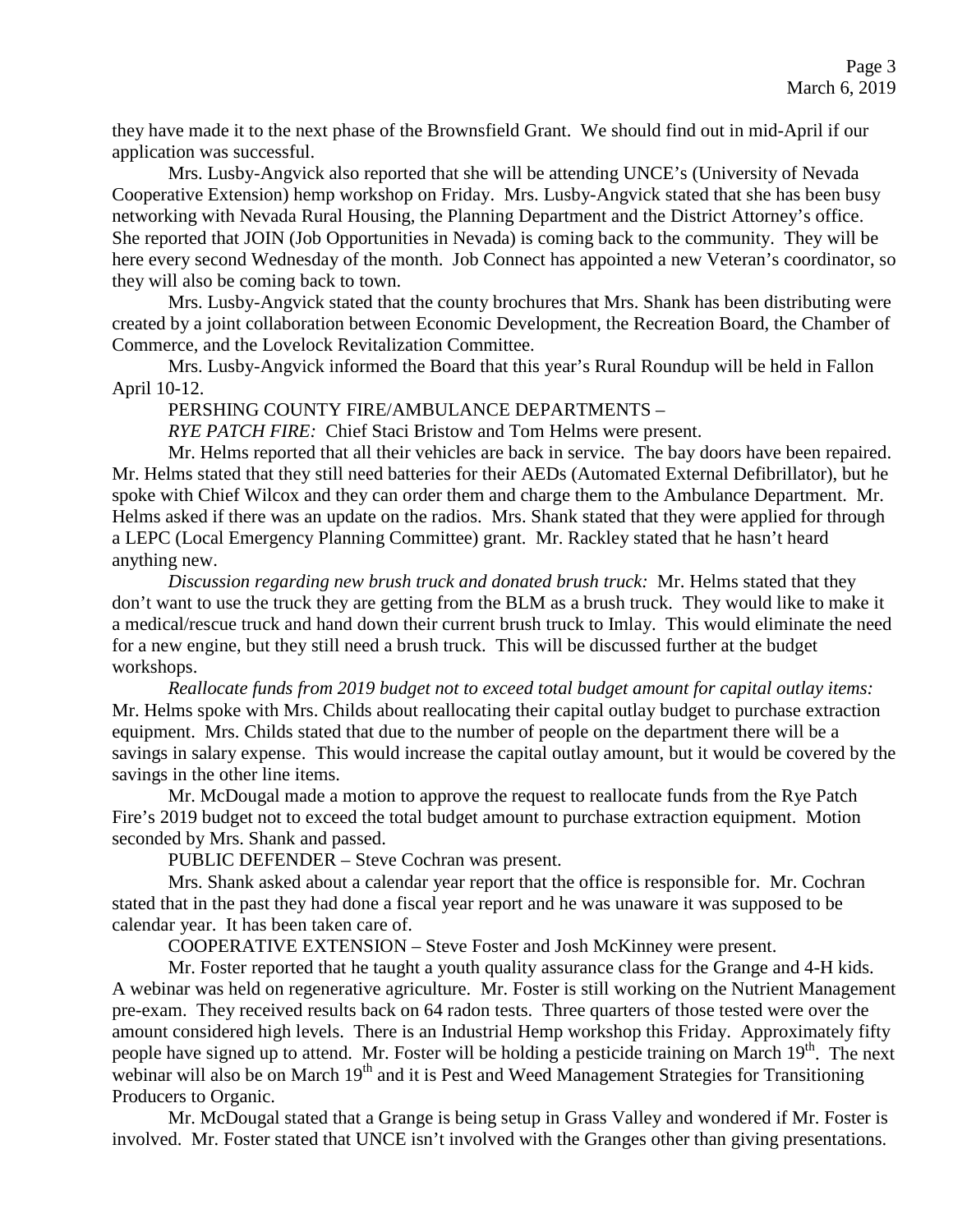Mr. McKinney stated that he received information from the State to purchase the firearms and ammunition for the sports shooting club. All firearms and ammunition will be locked in safes at the 4-H building. Mr. McKinney also reported that they are starting a small animal group (turkeys, rabbits and chickens). He is working on a community service scavenger hunt for Frontier Days. For next year, Mr. McKinney is looking at doing some community outreach regarding the livestock program. This year's Livestock Show is May  $5<sup>th</sup>$ .

REVIEW OF FIRE INSPECTIONS, ETC – Mr. Shields has researched building fees in other counties. A workshop was scheduled for 1:30 p.m. on April  $3<sup>rd</sup>$  after the regular Commission meeting. IT DEPARTMENT – Justin Abbott was present.

Mr. Abbott reported that he had 33 tickets opened in February. Mr. Abbott will be going to Carson City next Tuesday for a USDA Reconnect Grant Workshop. Mr. Abbott has received three responses for the Network Upgrade Project. He asked if the Board would like presentations from those who responded. They would. Mr. Abbott will work with Mrs. Wesner to schedule the presentations.

**PLANNING AND BUILDING DEPARTMENT / IMLAY WATER:** James Evans was present.

Mr. Evans gave the Board the monthly fees collected and permits issued report. There will not be a Planning Commission meeting tonight, but there may be a meeting in April. Mr. Evans reported that he red-tagged a contractor for building without a permit. Mr. Evans will be collecting samples from the Imlay Water System tomorrow.

## **UNCLASSIFIED DEPARTMENTS, CONT.D:**

SAFETY – *Determination if any current part-time employee is interested in assuming 10 additional hours and taking the responsibility of the Safety Coordinator position; selection of Safety Coordinator and determination of salary:* A letter of interest was received from Cheryl Haas, Administrative Clerk for the Community Health Nurse's office. Mrs. Shank stated that she oversees Ms. Haas and is confident she could do the job. She also stated that all the Safety files could be moved into the empty office that is currently being used for Cemetery Board storage. She would need a computer. Mr. Abbott stated that he has a couple spares. Mrs. Shank suggested paying Ms. Haas the same salary for Safety as she currently makes in the Health Nurse's office.

Mr. McDougal made a motion to appoint Cheryl Haas as the 10 hour per week Safety Coordinator at her current salary effective March 4, 2019. Motion seconded by Mrs. Shank and passed.

GRANTS – Mrs. Shank stated that she's not sure where we're at with the playground grant. We were awarded two grants from POOL/PACT, one for the Sheriff's office and the other for Buildings and Grounds. Mrs. Shank also reported that there are grant funds available for roads. She sent the information to Mr. Hill to see if we would even qualify. POOL/PACT meets twice a year, in March and September, to consider larger grant requests

### **ELECTED DEPARTMENTS:**

LACEY DONALDSON, CLERK-TREASURER – Mrs. Donaldson reported that she hired Megan Ortega to fill the vacancy in her office and she started yesterday. They are still working on a tax sale, but it has been pushed into June.

RENE CHILDS, RECORDER-AUDITOR – Mrs. Childs gave the Board the monthly Fund Balance Report.

*Acceptance of donation from Naoya Koizumi in the amount of \$3,000.00:* A letter, along with a check for \$3,000, was sent to the Clerk's office thanking the County for assistance provided by a Deputy Sheriff. He asked that the money go toward public safety and good operation for the county. Mrs. Donaldson and Mrs. Childs deposited the funds into the Public Safety/Option Tax Fund.

Mrs. Shank asked that a thank you letter be sent to Mr. Koizumi and to Deputy Reed.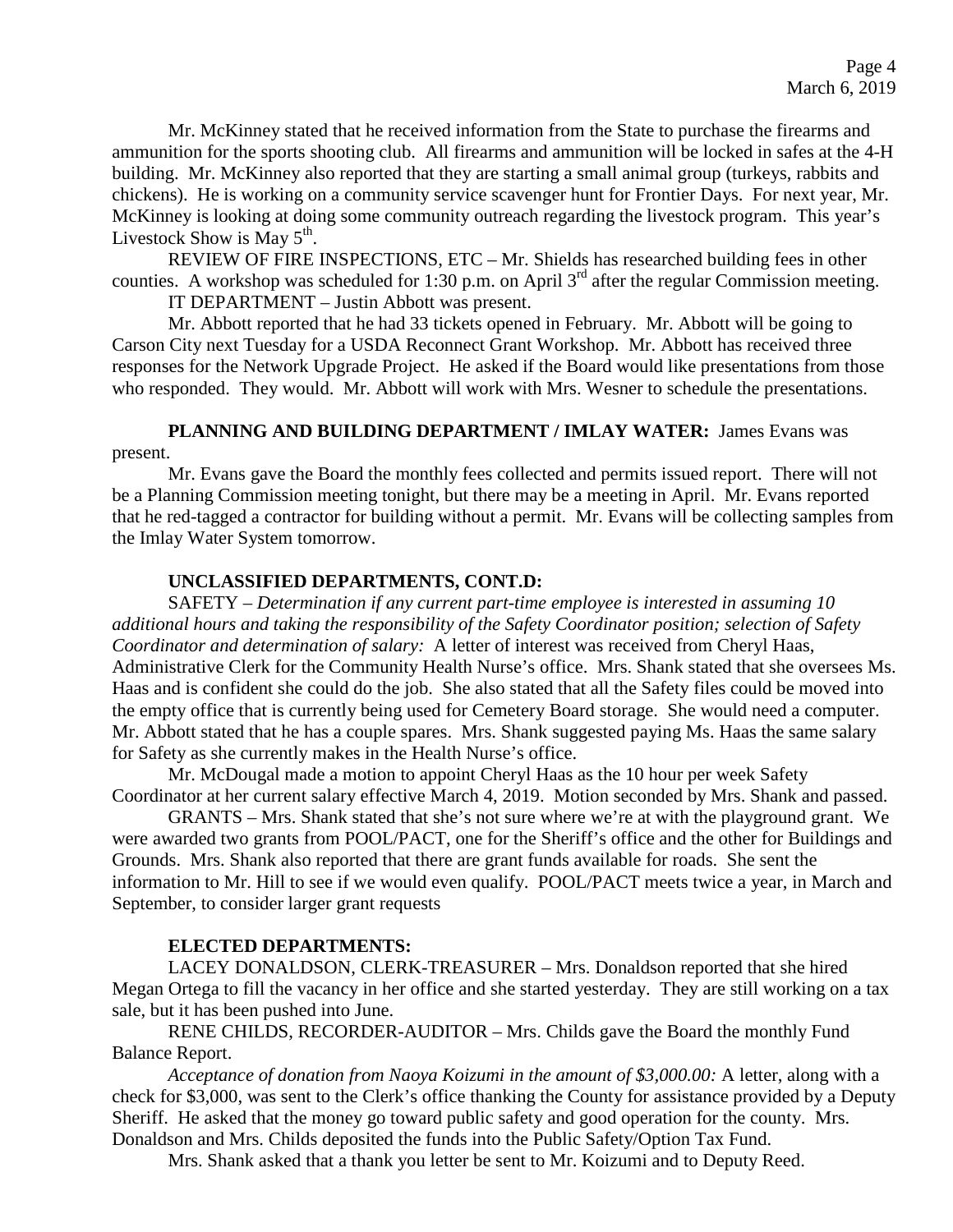Mrs. Shank made a motion to accept the donation of \$3,000 from Naoya Koizumi, to be deposited into the Public Safety Fund. Motion seconded by Mr. McDougal and passed.

BRYCE SHIELDS, DISTRICT ATTORNEY – *Request for approval of out of state travel for Elizabeth Blondheim and Cassandra Steele to attend the 2019 ERICSA Conference 5/2019 in Niagara Falls, NY, cost of \$5,532.84 to be paid from State of Nevada Child Support Incentive Funds:* Mr. McDougal made a motion to approve the out of state travel for Elizabeth Blondheim and Cassandra Steele to attend the 2019 ERICSA Conference in May, 2019 in Niagara Falls, New York. Motion seconded by Mrs. Shank and passed.

SHERIFF'S DEPT. – *Approval to remove inventory items:* It doesn't appear any of the items are valued at \$3,000 or more.

Mrs. Shank made a motion to remove the inventory items as requested by the Sheriff's Department if they meet the requirements of being valued at \$3,000 or more. Motion seconded by Mr. McDougal and passed.

**UPDATE ON PROGRESS OF SITE LOCATION, DESIGN, FUNDING, AMENITIES AND CONSTRUCTION OF FUTURE LAW ENFORCEMENT CENTER:** APPROVAL TO PROCEED WITH APPRAISAL OF APN #001-133-13 AND 001-126-04 – Mr. Rackley also mentioned APN #001-133-14. Mr. Rackley has been busy working on reaching an agreement in regards to the property near the Sheriff's Department.

Mrs. Shank made a motion to approve moving forward with having the various parcels appraised as necessary. Motion seconded by Mr. McDougal and passed.

**PROCLAMATIONS AND AWARDS:** NATIONAL COUNTY GOVERNMENT MONTH – Mrs. Shank made a motion to proclaim April 2019 National County Government Month. Motion seconded by Mr. McDougal and passed.

**DERBY FIELD AIRPORT:** APPROVAL TO RENEW DERBY FIELD AIRPORT LEASE AGREEMENT BETWEEN VALLEY TECH SYSTEMS, INC. AND PERSHING COUNTY FOR APPROXIMATELY AN 18 MONTH TERM AT A RATE OF \$320.00 PER MONTH – Mrs. Shank made a motion to approve renewing the Derby Field Airport Lease Agreement between Valley Tech Systems, Inc. and Pershing County for approximately 18 months at a rate of \$320.00 per month. Motion seconded by Mr. McDougal and passed.

**APPROVAL TO LEVY AN ASSESSMENT ON ALL TAXABLE PROPERTY WITHIN THE CONFINES OF THE LOVELOCK VALLEY GROUNDWATER BASIN FOR THE FISCAL YEAR JULY 1, 2019 TO JUNE 30, 2020 IN THE AMOUNT OF \$8,506.55:** Mrs. Shank made a motion to approve levying an assessment on all taxable property within the confines of the Lovelock Valley Groundwater Basin for the Fiscal Year July 1, 2019 to June 30, 2020 in the amount of \$8,506.55. Motion seconded by Mr. McDougal and passed.

**APPOINTMENT OF AUDITING FIRM EIDE BAILLY TO PERFORM THE AUDIT FOR PERSHING COUNTY FOR THE YEAR ENDING JUNE 30, 2019 PURSUANT TO NRS 354.624:** Mrs. Shank made a motion to appoint Eide Bailly to perform the audit for Pershing County for the year ending June 30, 2019 as presented. Motion seconded by Mr. McDougal and passed.

**APPROVAL OF AMENDMENT TO THE INTERSTATE INTERLOCAL CONTRACT BETWEEN THE DIVISION OF PUBLIC AND BEHAVIORAL HEALTH, COMMUNITY HEALTH SERVICES PROGRAM AND PERSHING COUNTY, (#C16131-1) FROM JUNE 30, 2019 TO JUNE 30, 2021 FOR AN ASSESSED COST OF \$3,412.75 PER MONTH:** Mr. McDougal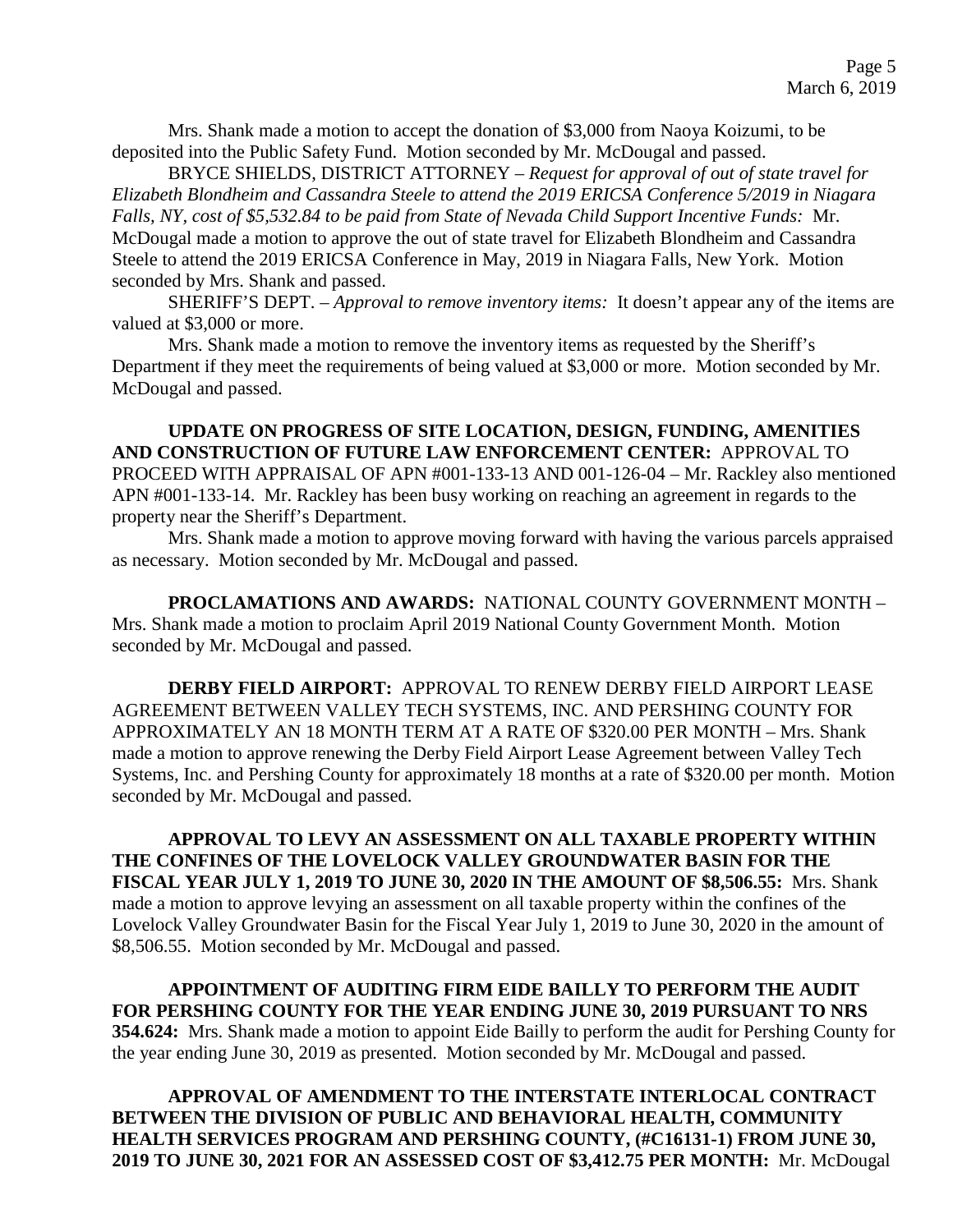made a motion to approve the amendment to the Interstate Interlocal Contract between The Division of Public and Behavioral Health, Community Health Services Program and Pershing County from June 30, 2019 to June 30, 2021 for an assessed cost of \$3,412.75 per month. Motion seconded by Mrs. Shank and passed.

**REPORT FROM LEGAL COUNSEL:** Mr. Shields stated that he will forward the Valley Tech contract for signature. Mr. Shields mentioned that AT&T and Verizon are not collecting the increased 911 Surcharge. He also spoke about the Public Safety/Option Tax Resolution, stating that funding to purchase safety equipment should always come from this fund first.

### **REPORT FROM ADMINISTRATIVE ASSISTANT:** LABOR NEGOTIATIONS – *Approve*

*one of the following: 1.) to contract with Jordan Walsh to continue representing Pershing County in labor and employment related matters, and authorize and direct Allison MacKenzie to release the County's files to Jordan Walsh as soon as possible; 2.) County to remain with Allison MacKenzie, Ltd.; 3.) County to receive file and to select new attorney unrelated to Jordan Walsh or Allison MacKenzie, Ltd.:* Mrs. Wesner asked that the Board postpone the labor negotiations item until the next meeting.

### **UPDATE ON MATTERS RELATING TO THE PERSHING COUNTY ECONOMIC DEVELOPMENT AND CONSERVATION ACT:** Mr. McDougal has been trying to contact Senator Cortez-Masto.

**PERSHING COUNTY CENTENNIAL PLANNING COMMITTEE:** REQUEST FOR APPROVAL TO PROVIDE ONE SET OF THE CENTENNIAL COIN/LAPEL PIN TO EACH PERSHING COUNTY EMPLOYEE; IF THIS IS NOT ACCEPTABLE, THEN REDUCE AMOUNT CHARGED TO EMPLOYEES FOR PURCHASE OF CENTENNIAL COIN/LAPEL PIN FROM \$10.00 TO \$6.00 PER SET – Mrs. Shank stated that there are 122 employees. She has already received a donation from Coeur Rochester and has asked EP for one as well.

Mr. McDougal stated that the County employees receive a good salary and benefits and he doesn't think it is unreasonable for them to pay for them.

Mrs. Shank made a motion to provide a Centennial Coin/Lapel Pin set to each County employee if they want one. Motion seconded by Mr. Rackley. Mr. McDougal opposed. Motion carried.

Mrs. Shank stated that she is working on the preparations for the Centennial Open House on March  $18<sup>th</sup>$ .

Mr. McDougal asked about the book signing. The books will be sold at Temptations and then can be signed at the Open House.

**ITEMS FOR FUTURE AGENDAS; TOPICS FOR DISCUSSION AT THE IMLAY TOWN HALL MEETING ON APRIL 3, 2019 AND THE GRASS VALLEY TOWN HALL MEETING ON MARCH 30, 2019:** The Board did not have anything to add for the Town Hall meetings. The Board would like to try to schedule a meeting with the School District on April 15<sup>th</sup>. The Board would also like to receive an update from the BLM (Bureau of Land Management) at a future meeting.

**CORRESPONDENCE:** There was no additional correspondence.

**KRISTOFFER FISHER, ENTERPRISE FLEET MANAGEMENT:** DISCUSSION REGARDING PROPOSAL TO PERSHING COUNTY TO PARTNER WITH ENTERPRISE FLEET MANAGEMENT FOR COUNTY VEHICLES – Mr. Fisher was not present. This item will be put on the agenda for the next meeting.